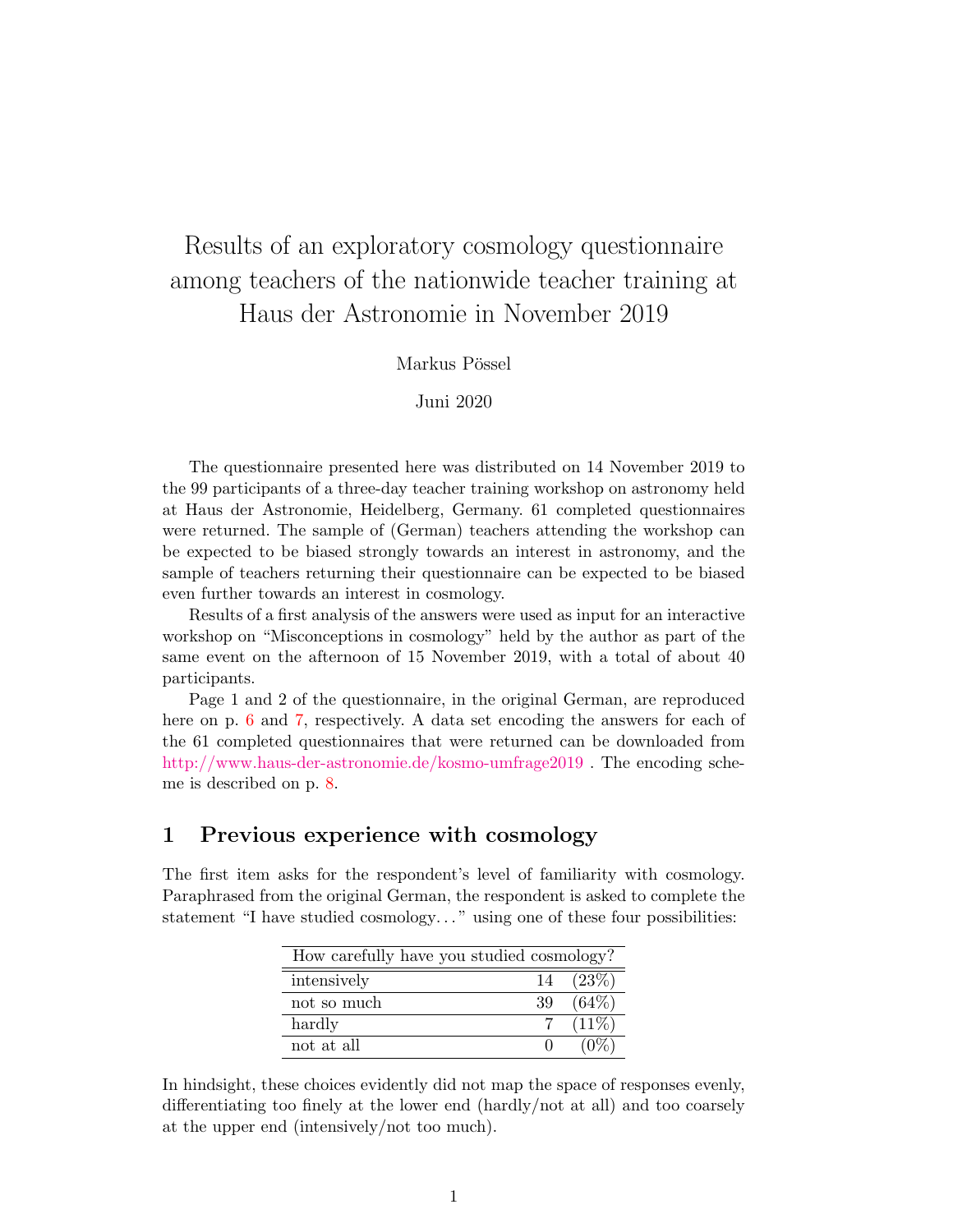## 2 Teaching cosmology

The second question asked in what context the teachers had taught (high-school level) students about cosmology. The answers:

| classroom teaching         |    |         |
|----------------------------|----|---------|
| extracurricular activities |    | $(26\%$ |
| not at all                 | 10 | $(16\%$ |

For extracurricular activities, an astronomy club was listed as an explicit example. Ten of the respondents (16%) indicated they had taught about cosmology both in a regular classroom and in an extracurricular setting.

### 3 Statements about cosmic expansion

Next followed a series of four statements about cosmic expansion, to be answered using a Likert scale: "Correct," "Somewhat correct," "Don't know," "Somewhat incorrect" and "Incorrect." The statements referred to the two most important interpretations of cosmic expansion: the common expanding-space interpretation and the interpretation that regards cosmic expansion as a consequence of galaxies moving through space. The first statement incorporated a common misconception, namely that of an explosion that has galaxies moving outward from a uniquely defined center, the "center of the universe" (nonrelativistic explosion). Here are the separate results for the four statements:

#### 3.1 The universe is expanding: just like in an explosion, galaxies fly away from the center of the universe

| correct            |    |          |
|--------------------|----|----------|
| somewhat correct   | 10 | $(16\%)$ |
| don't know         |    |          |
| somewhat incorrect |    | (15%)    |
| incorrect          | 37 | $61\%$   |

3.2 The universe is expanding: Galaxies are moving through space, and in this way getting ever further away from each other

| correct            |    | $15(25\%)$ |
|--------------------|----|------------|
| somewhat correct   |    | $(13\%)$   |
| don't know         |    | $3\%$      |
| somewhat incorrect |    |            |
| incorrect          | 27 |            |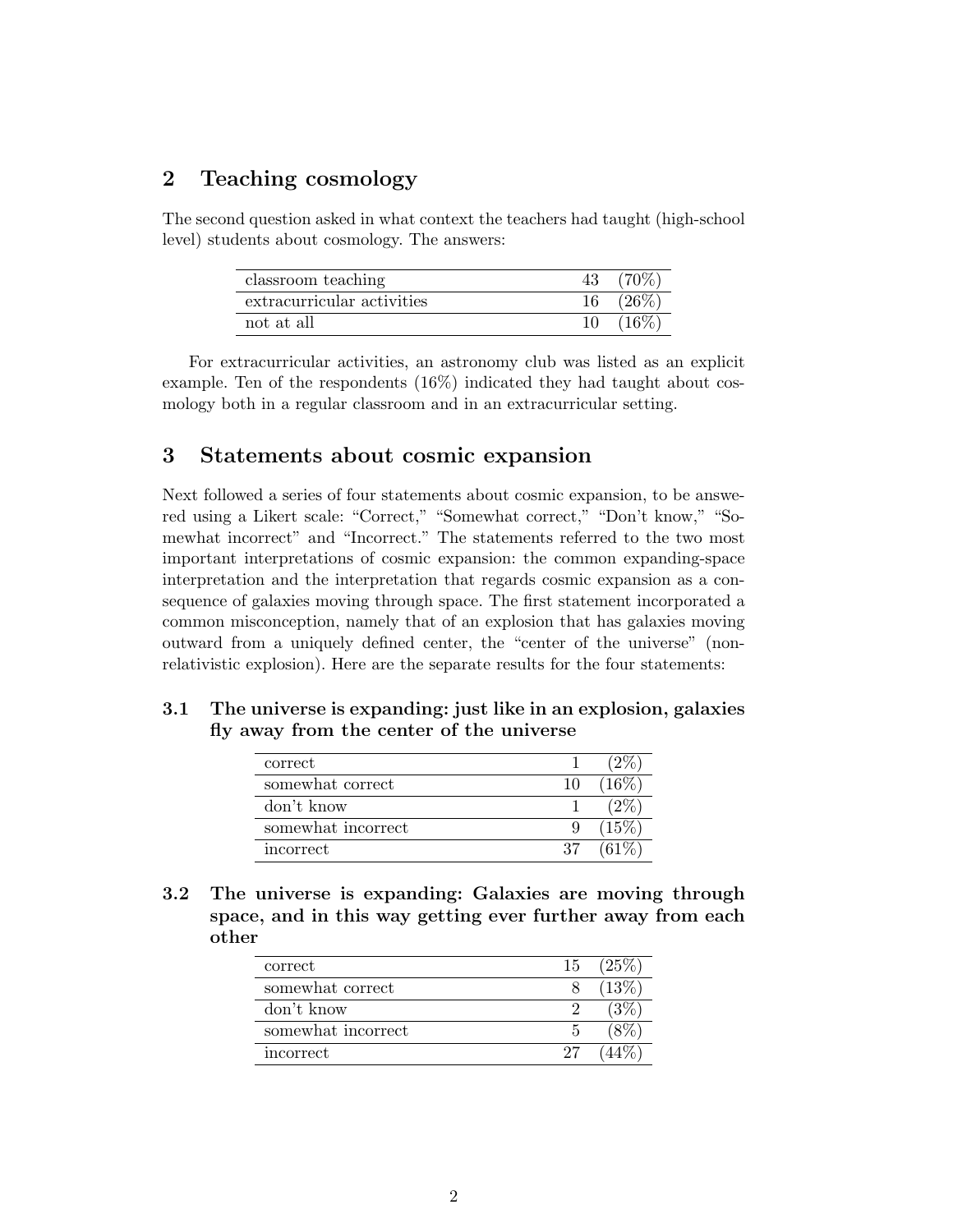#### 3.3 The universe is expanding: The space between the galaxies is stretching

| correct            | 43 |         |
|--------------------|----|---------|
| somewhat correct   | 9  | $(15\%$ |
| don't know         |    |         |
| somewhat incorrect |    |         |
| incorrect          |    |         |

3.4 The universe is expanding: Between the galaxies, new space is being created continually

| correct            | 12 |     |
|--------------------|----|-----|
| somewhat correct   |    |     |
| don't know         |    | 15% |
| somewhat incorrect | 11 |     |
| incorrect          | 23 |     |

Are most respondents adherents of one of the two interpretations, rejecting the other interpretation? In order to test that, we divided respondents into four groups. Those who agreed with either of the first two statements (choosing "correct" or "somewhat correct") are classified as concurring with the "movement through space" interpretation. Those agreeing with either of the other two statements are classified as concurring with the "expanding space" interpretation. Depending on whether or not a respondent concurs with either interpretation, they are sorted into one of the four resulting groups. The result is as follows:

|              |          | Expanding space NO Expanding space YES |
|--------------|----------|----------------------------------------|
| Movement NO  | 4(7%)    | 30 $(49\%)$                            |
| Movement YES | $1(2\%)$ | 26(43%)                                |

Interestingly enough, there are hardly any respondents who agree that galaxies are moving through space, but at the same time reject the expansion of space itself. Within the group of those who accept the concept of space itself expanding, the subgroups of those accepting galaxy motion through space, and those rejecting galaxy motion through space, are of roughly equal size. At least in this sample, galaxy motion through space is seen at best as an additional aspect of cosmic expansion, but not as a replacement for the notion of expanding space.

### 4 Questions about cosmology

Next, we listed six questions, and asked respondents to indicate by ticking a box, whether (a) students and (b) they themselves had asked those questions before. The six questions were as follows (plus a short version in italics, not present in the questionnaire, but used in the bar charts specifying the results, below):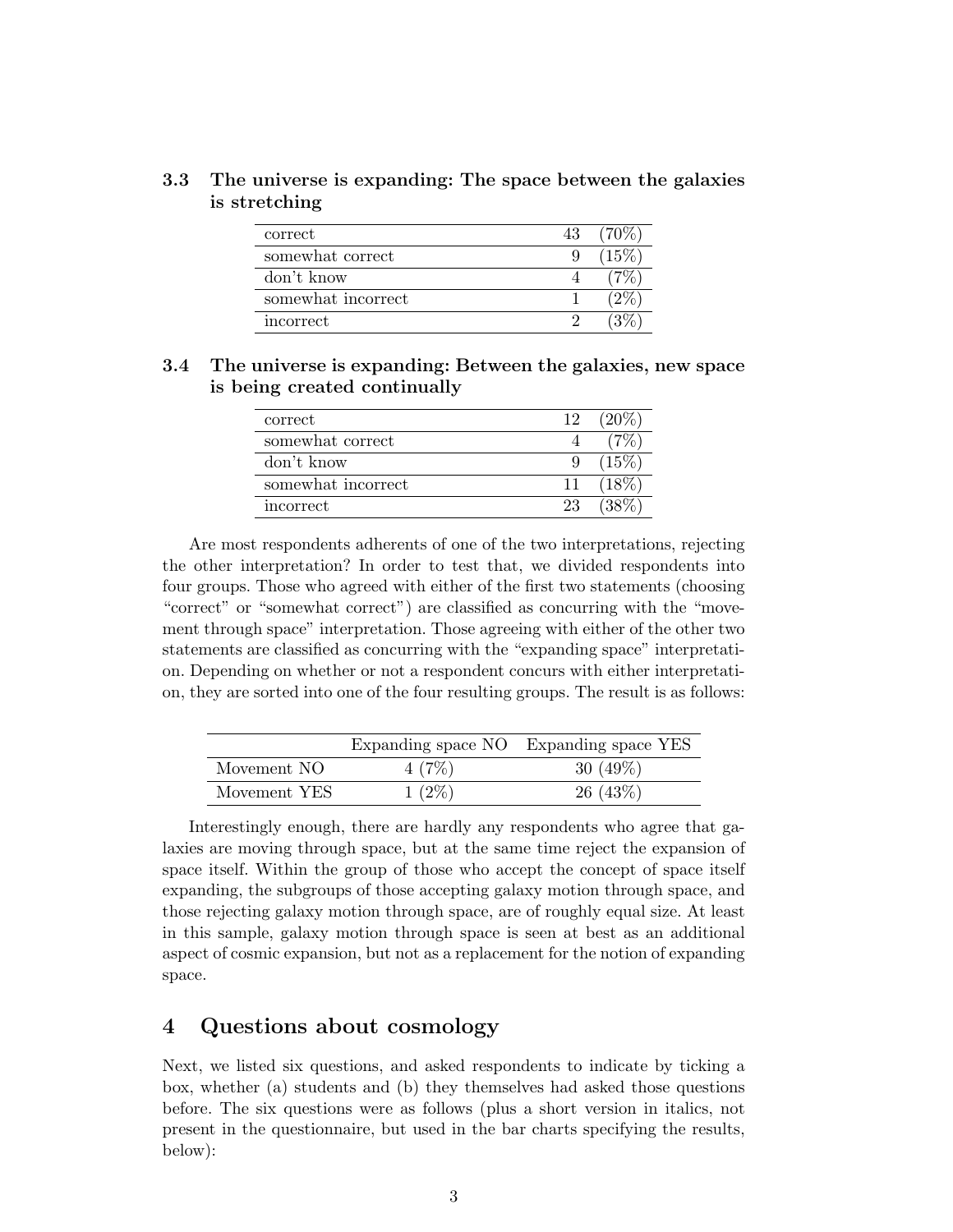- 1. Where is the universe expanding to? (Expansion to where?)
- 2. Is there a contradiction between superluminal galaxy recession speeds and relativity? (Superluminal vs. relativity?)
- 3. When light loses energy through the cosmological redshift, where does that energy go? (Redshift: energy loss?)
- 4. Can light from galaxies that have superluminal recession speeds even reach us? (Superluminal horizons?)
- 5. In an expanding universe, are atoms, planetary systems etc. getting larger over time, as well? (Atoms, planets etc. expand?)
- 6. Where in our universe did the big bang happen? (Big bang location?)

#### 4.1 Questions that students had asked

Asked which of those questions they had already been asked by students (although not necessarily with the same precise wording), respondents answered as follows (absolute numbers in parentheses):



#### 4.2 What teachers had already asked themselves

Asked which of those questions they had previously asked themselves (again, not necessarily with the same precise wording), the respondents answered as follows (absolute numbers once more in parentheses):

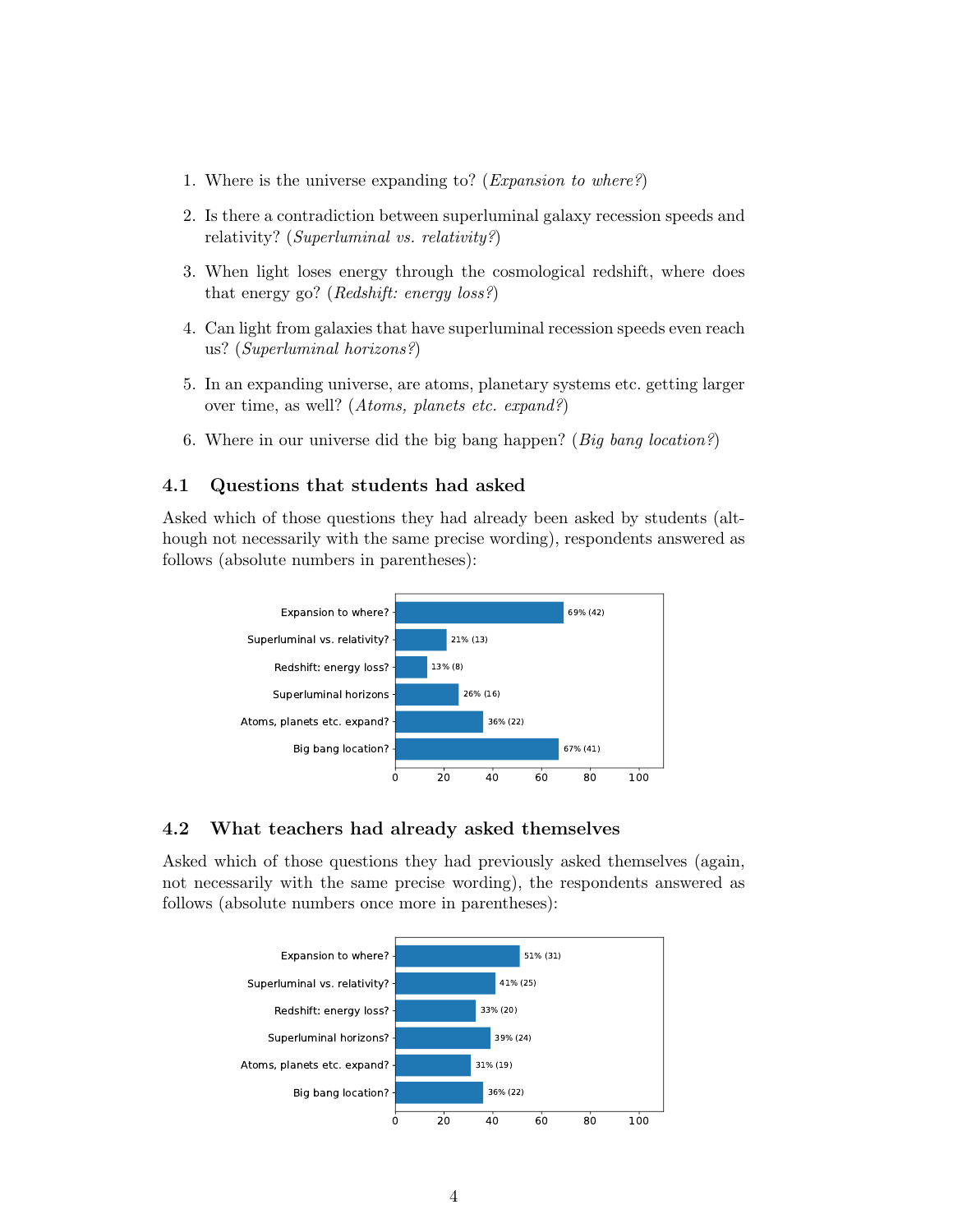# 5 Tethered galaxy problem

The final question concerned a specific situation known as the tethered galaxy problem: "Assume that a distant galaxy is, at this very moment, at rest relative to our own galaxy. In an expanding cosmos, what do you think happens next?" Three options were given. Choosing multiple options was explicitly listed as permissible.

The choices were as follows:

| The distance between that galaxy and us begins to grow         | 42 | $(69\%)$  |
|----------------------------------------------------------------|----|-----------|
| Gravity pulls that other galaxy in our direction               |    | 23 (38\%) |
| The distance between that other galaxy and us remains constant |    | $(11\%)$  |

Taken separately, those options are not conclusive when it comes to diagnosing preconceptions or misconceptions about the tethered galaxy problem; in the specific context of the workshop, they served as the starting point for a more complete group discussion.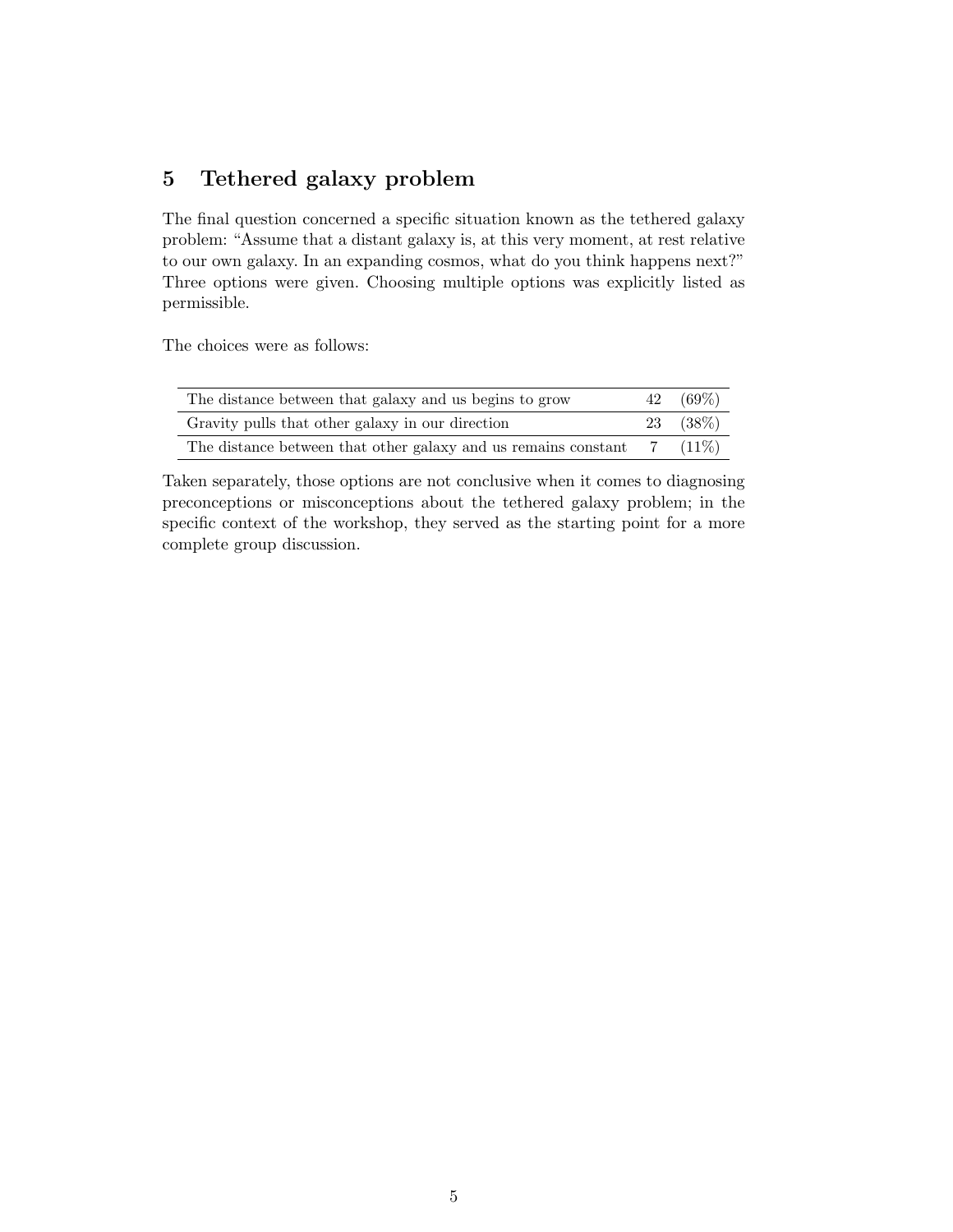### <span id="page-5-0"></span>A Original questionnaire text (in German), page 1

#### Kurzumfrage Kosmologie

Ich habe mich bislang. . .

| intensiy | eher weniger                       | kaum | gar nicht |  |
|----------|------------------------------------|------|-----------|--|
|          | mit Kosmologie auseinandergesetzt. |      |           |  |

Ich habe die Expansion des Universums mit Schüler\*innen behandelt...

| im Unterricht | außerschulisch, z.B. Astro-AG | gar nicht |
|---------------|-------------------------------|-----------|
|               |                               |           |

#### Aussagen zur kosmischen Expansion: Bitte bewerten

Der Kosmos expandiert: Wie bei einer Explosion fliegen die Galaxien vom Mittelpunkt des Universums weg.

| Trifft zu | Trifft eher zu | Weiß nicht | Trifft eher nicht zu Trifft nicht zu |  |
|-----------|----------------|------------|--------------------------------------|--|
|           |                |            |                                      |  |
|           |                |            |                                      |  |

Der Kosmos expandiert: Die Galaxien bewegen sich durch den Raum und entfernen sich auf diese Weise immer weiter voneinander.

| Trifft zu | Trifft eher zu | Weiß nicht | Trifft eher nicht zu Trifft nicht zu |  |
|-----------|----------------|------------|--------------------------------------|--|
|           |                |            |                                      |  |

Der Kosmos expandiert: Der Raum zwischen den Galaxien dehnt sich aus.



Der Kosmos expandiert: Zwischen den Galaxien entsteht fortwährend neuer Raum.



Bitte auch die Fragen auf der Rückseite beantworten!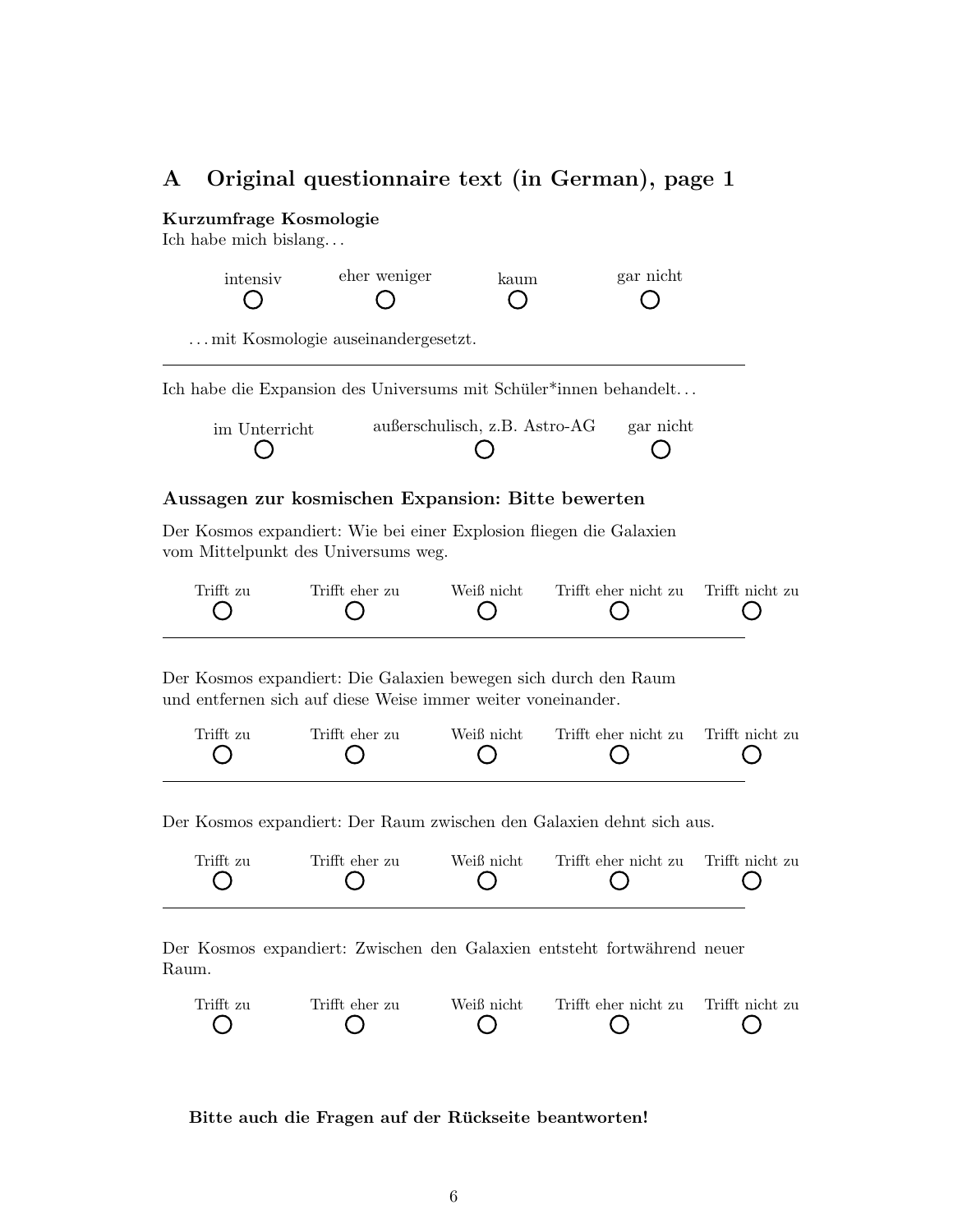# <span id="page-6-0"></span>B Original questionnaire text (in German), page 2

#### Fragen zur Kosmologie

Bitte kreuzen Sie im Folgenden an, welche Fragen Ihnen Schüler\*innen sinngemäß bereits gestellt haben:

Wohin dehnt sich das Universum eigentlich aus?

**O** Widersprechen Galaxien-Fluchtgeschwindigkeiten größer als Lichtgeschwindigkeit der Relativitätstheorie?

Wenn Licht durch kosmologische Rotverschiebung Energie verliert, wohin geht diese Energie?

Kann uns das Licht von Galaxien mit uberlichtschnellen Fluchtgeschwindigkeiten ¨ uberhaupt erreichen? ¨

Werden in einem expandierenden Universum auch Atome, Planetensysteme etc. mit der Zeit größer?

Wo in unserem Kosmos hat der Urknall eigentlich stattgefunden?

Bitte kreuzen Sie im Folgenden an, welche Fragen Sie selbst sich sinngemäß bereits gestellt haben:

Wohin dehnt sich das Universum eigentlich aus?

(Widersprechen Galaxien-Fluchtgeschwindigkeiten größer als Lichtgeschwindigkeit der Relativitätstheorie?

Wenn Licht durch kosmologische Rotverschiebung Energie verliert, wohin geht diese Energie?

Kann uns das Licht von Galaxien mit uberlichtschnellen Fluchtgeschwindigkeiten ¨ uberhaupt erreichen? ¨

Werden in einem expandierenden Universum auch Atome, Planetensysteme etc. mit der Zeit größer?

Wo in unserem Kosmos hat der Urknall eigentlich stattgefunden?

#### Was passiert in der folgenden Situation?

Angenommen, eine ferne Galaxie befände sich jetzt, in diesem Moment, relativ zu unserer eigenen Galaxie in Ruhe. Was schätzen Sie passiert in einem expandierenden Kosmos als nächstes? (Mehrfachnennungen möglich)

ODer Abstand der fernen Galaxie zu uns beginnt, größer zu werden

Die Gravitationskraft zieht die ferne Galaxie in unsere Richtung

Der Abstand der fernen Galaxie zu uns bleibt gleich